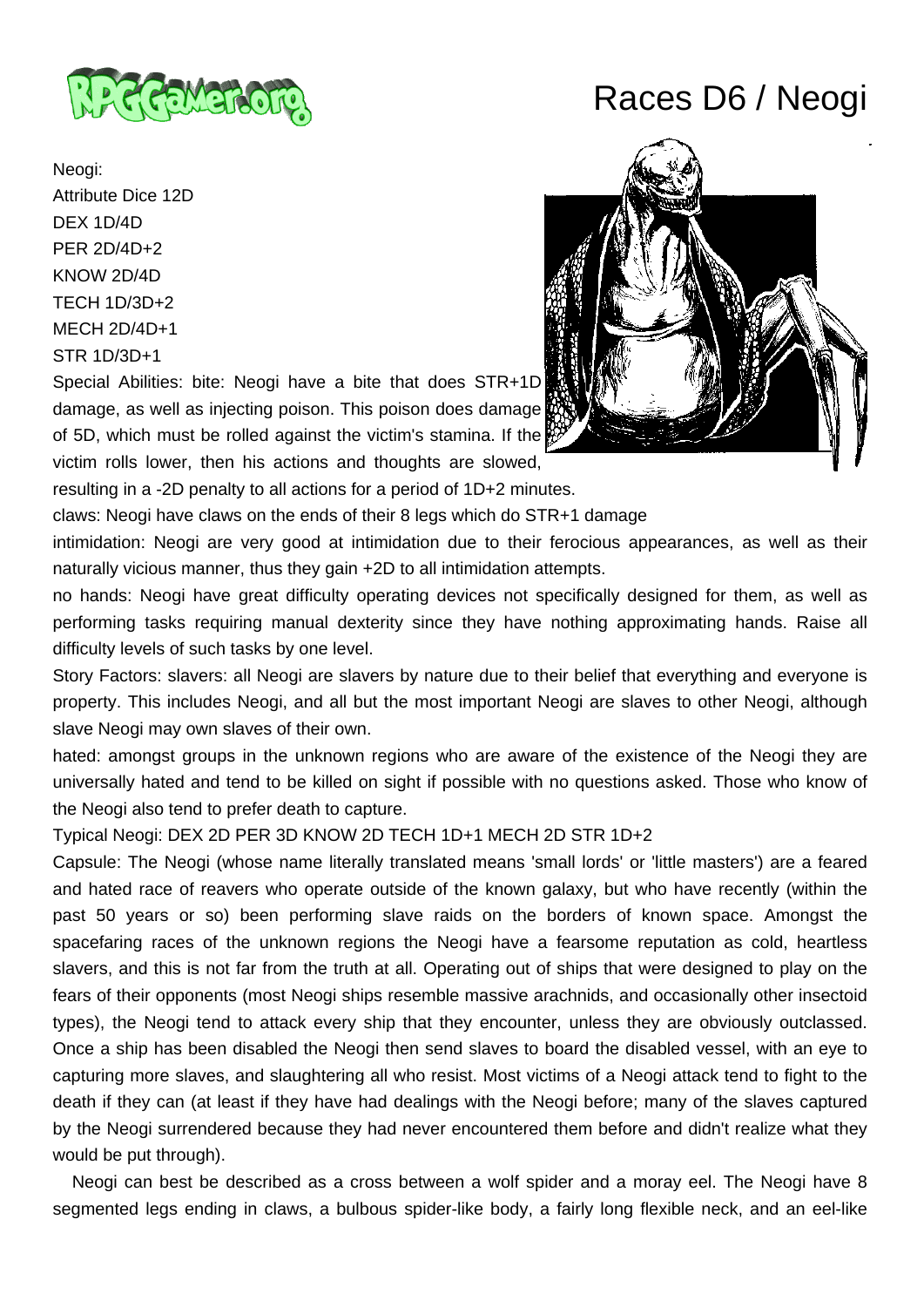head with a mouth bristling with fangs. The entire body of a Neogi is covered with soft brown fur, although this is often dyed different colors, and in different patterns. This dying, combined with extensive, and intricate tatoos, displays a Neogi's station in life. All of a Neogi's personal slaves will be tattooed with that Neogi's sigil, which will always be prominent in the tatoos of the owner as well. It should be noted that Neogi have nothing approximating hands, and are forced to carry things in their mouths, or between their front two legs. This means that it is very difficult for Neogi to manipulate equipment that wasn't designed for them.

 When the Neogi capture a slave they set about to break the slave's will through a combination of torture and drugs. The drugs used to make slaves pliant and obedient are actually a type of poison synthesized by the Neogi poison glands. This is different from the poison that the Neogi use in combat to slow their opponents. This 'obedience' poison takes time and repeated doses to take effect. For the first few weeks that a slave is imprisoned by the Neogi the slave will be injected with

the obedience poison roughly every 5 hours in between torture sessions. The first day of this a slave must make a very easy willpower roll to retain free will. This roll must be repeated each day, and each day the difficulty rises by 3 points. After a couple of weeks of this even the most strong willed individual will be broken. Broken slaves follow Neogi orders without question, and are fanatical in combat, but due to their damaged mental state suffer -1D to all skill rolls. Once a slave has been broken obedience poison must only be injected every week. If this stops the slave no longer needs obey Neogi orders (although the slave may do so anyway out of fear), but the slave continues to suffer the -1D penalty. Rescued slaves can recover to the point where they no longer suffer the penalty, and where they can function in society again, but this takes time (often as long as a few months of therapy), and the victim will never fully recover from the experience. The life expectancy of a slave is normally 2-3 years after capture, both because the obedience poisons slowly kill the slave, and because of attrition due to combat, poor living conditions, and a tendency to end up as meat to feed the Neogi and their preferred slaves, the Vodyanki.

 It should be noted that in Neogi culture everyone is either owner or owned. In fact, everyone but the most powerful Neogi is owned by other Neogi. The captain of each Neogi vessel owns all of the Neogi and all of the slaves on board that vessel, but within that restriction each of the individual Neogi on the ship own their own slaves, with even the lowliest Neogi having a personal Vodyanki slave, and the more powerful Neogi slaves having as many as 3 or 4 Vodyanki slaves, and up to 10

slaves of various other species. All slaves not owned by individual Neogi crew are considered the personal property of the captain, while all slaves which are owned by individual crew can indirectly be considered to be owned by the captain anyway.

 Roughly half of all Neogi are force sensitive, while 1 out of every 10 will have minor force abilities. Typically these force using Neogi will have 2-3 of the force skills, at 1D-8D, while some exceptional Neogi may have the skills at levels of up to 12D. Although force skills are so common amongst the Neogi they have trouble developing these skills past a certain level, and the character point cost for a Neogi who wishes to raise a force skill above 4D is 50% greater than normal (round fractions up, so to raise an Alter code from 5D to 5D+1 would cost 8 cps, instead of the normal 5). Neogi with force skills are usually in positions of power, and will usually be the captain/owners of ships, but this is not always the case. Virtually all Neogi force users have been consumed by the dark side, despite tales of Neogi light-siders.

 Neogi are asexual, and have a quite unusual reproductive cycle. When a Neogi reaches a certain age, usually at about his 35th-38th year, his mind begins to deteriorate and his orders become confused. At this point the Neogi's peers will ambush and poison him with special poisons that they only produce for this purpose. The poisons will cause biological changes to take place in the old Neogi, and he will be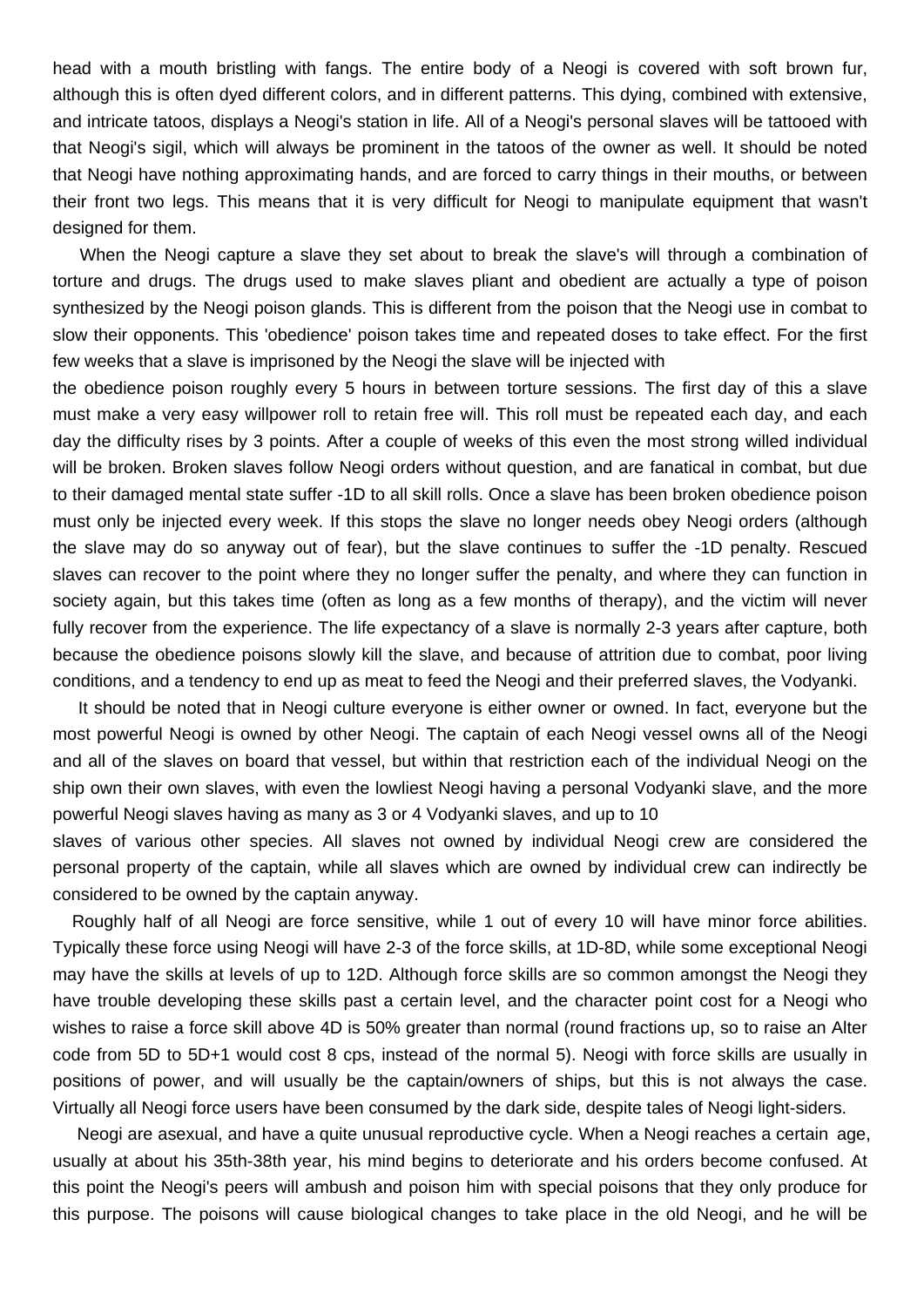transformed over a period of 5-7 weeks into a 'Great Old Master.' This Great Old Master is a grotesque parody of a regular Neogi in which the abdomen swells to roughly 8 times its former size, while the legs remain largely the same size, and the head and neck only grow to roughly twice their former size. During this time the Great Old Master loses all of his fur, leading to the impression of a huge mutated maggot. After a period of about 7 months 4D ravenous young Neogi will eat their way out of the abdomen of the Great Old Master and consume his carcass, and each other, in a feeding frenzy. Typically 2D+1 of these young Neogi will survive this frenzy, and they will quickly mature within 2 years. During the time that a Neogi is being transformed into a Great Old Master, and the gestation period the Great Old Master must consume a prodigious amount of flesh. A ship which is currently host to a Great Old Master is even more dangerous than a regular Neogi raider, as it prowls the spacelanes in a constant search for meat to feed to the Great OId Master. Usually the only shipboard slaves which are not fed to the Great Old Master are the Neogi and the Vodyanki. Some of the most powerful Neogi dark side masters have managed to use the dark side of the force to extend their lives and avoid being transformed into Great Old Masters. Usually such Neogi will be on the run from their fellow Neogi, since other Neogi usually wish to transform them into Great Old Masters regardless. These are perhaps the most dangerous Neogi because they are so desperate that they will do anything at all to survive.

 The Neogi evolved on a moon in orbit around a gas giant. This moon had a thin atmosphere, and it was only in the deep craters and crevices that the atmosphere was thick enough for long term habitation. The Neogi thrived in these craters and in tunnels underground. Some time in the distant past when the Neogi had only recently evolved to the point of sentience, they started to use their cunning and their poisons to capture and train a semi-sentient burrowing species. These burrowers were bred for strength and intelligence (although there wasn't much to work with in the intellect department), and eventually the Vodyanki were born. Centuries later the Neogi philosophy of owner and owned had fully developed when a scout corvette from the now-extinct Nomoi species landed and contacted them. The Neogi used their Vodyanki slaves to capture the Nomoi scouts and their ship. Eventually, with the help of the Nomoi slaves, who were better at manipulating objects than either the Neogi or the Vodyanki, and who were from a much more advanced culture, the Neogi developed space travel, and much better technology than the feudal level at which they had been living. The first target of Neogi depredations was the Nomoi homeworld. The Nomoi were enslaved and forced to build many more Neogi ships. The Neogi built a major base on the Nomoi homeworld, and from this base they turned their attention to enslaving other sentients. After a little over a

hundred years of raiding, the Neogi encountered the Warfor. This species had perfected gravitic technology, and all of their drive systems and weapons were based on the manipulation of gravity. This made for devastating, but extremely clumsy weaponry. The Warfor retaliated against the Neogi slave raids by using their gravitic technology to send massive meteor strikes against the Nomoi homeworld, followed up by a slight manipulation of the gravity field of the planet itself. This was enough to send the planet spiraling into the sun in only a few weeks, but by this time virtually all life on the planet had been destroyed by the meteors anyway. A similar attack was made on the Neogi's home moon, and it was soon destroyed. The only Neogi who survived the attacks were those who were in space in their Nomoibuilt ships at the time (it is thought that at least 10,000 ships, each carrying 10-12 Neogi were in space at this time). From this the Neogi developed a strong distrust for any celestial body larger than an asteroid or very small moon, and to this day no Neogi colonies or bases will be found on any planets. Unfortunately for the Warfor their gravitic weapons proved incapable of targeting the Neogi ships, and the Neogi succeeded in wiping them out (this is the only known case in history when the Neogi have attacked